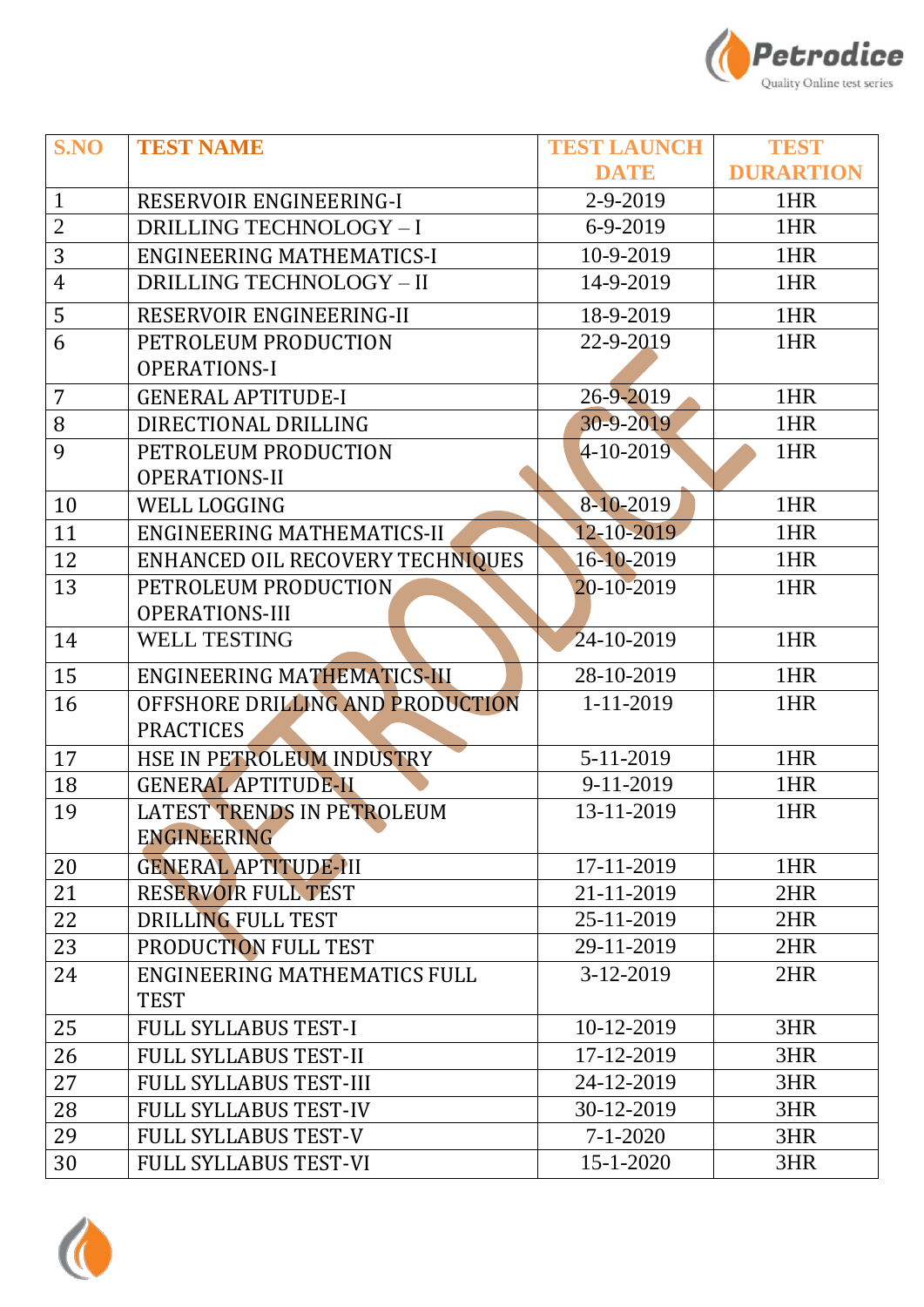

1) DRILLING TECHNOLOGY – I **:** Well planning. Drilling method. Drilling rigs Rig operating systems. Drilling fluids function and properties. Drilling fluid maintenance equipment.

2)DRILLING TECHNOLOGY – II Oil & gas well cementing operations. Drill bit types and their applications. Drill string & Casing string function, operations, selection & design. Drilling problems, their control & remedies

3) DIRECTIONAL DRILLING Directional drilling tools. Directional survey. Application of horizontal, multilateral, extended reach, slim wells.

4)RESERVOIR ENGINEERING-I **:** Petrophysical properties of reservoir rocks. Coring and core analysis. Reservoir fluid properties. Phase behavior of hydrocarbon system.

5)RESERVOIR ENGINEERING-II . Flow of fluids through porous media. Water and gas coning. Reservoir pressure measurements. Reservoir drives, drive mechanics and recovery factors. Reserve estimation & techniques.

6)PETROLEUM PRODUCTION OPERATIONS-I Well equipments. Well completion techniques. Well production problems and mitigation. Well servicing &Workover operations. Workover& completion fluids. Formation damage. Well stimulation techniques

7)PETROLEUM PRODUCTION OPERATIONS-II Artificial lift techniques.

8)PETROLEUM PRODUCTION OPERATIONS-III Field processing of oil & gas. Storage and transportation of petroleum and petroleum products. Metering and measurements oil & gas. Production system analysis & optimization. Production testing. Multiphase flow in tubing and flow-lines. Nodal system analysis. Pressure vessels, storage tanks, shell and tube heat exchangers, pumps and compressors, LNG value chain

9)OFFSHORE DRILLING AND PRODUCTION PRACTICES Offshore oil and gas operations & ocean environment. Offshore fixed platforms, Offshore mobile units, Station keeping methods like mooring & dynamic positioning system. Offshore drilling from fixed platform, jack-up, ships and semi submersibles. Use of conductors and risers. Offshore well completion. Deep water applications of subsea technology. Offshore production: Oil processing platforms, water injection platforms, storage,

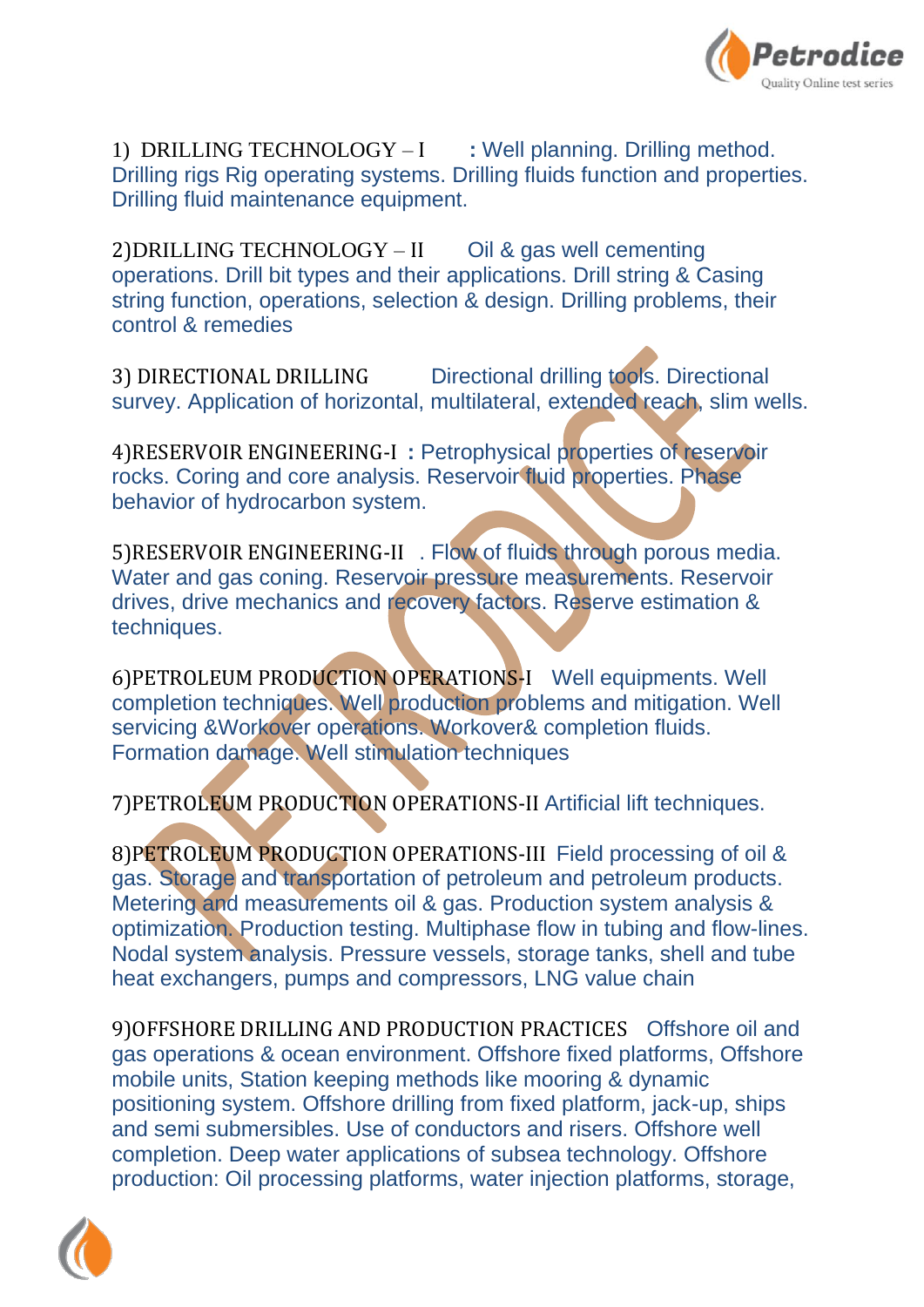

SPM and SBM transportation and utilities. Deep water drilling rig. Deep water production system. Emerging deep water technologies.

 10)WELL LOGGING Evaluation of petrophysical of sub-surface formations: Principles applications, advantages and disadvantages of SP, resistivity, radioactive, acoustic logs and types of tools used. Evaluation of CBL/VDL, USIT, SFT, RFT. Production logging tools, principles, limitations and applications. Special type of logging tools. Casing inspection tools (principles, applications and limitations), Formations micro scanner (FMS), NMR logging principles. Standard log interpretation methods. Cross-plotting methods

11) WELL TESTING Diffusivity equation, derivation & solutions. Radius of investigation. Principle of superposition. Horner's approximation. Drill Stem Testing. Pressure Transient Tests: Drawdown and build up-test analysis. Wellbore effects. Multilayer reservoirs. Injection well testing. Multiple well testing. Interference testing, Pulse testing, well-test analysis by use of type curves. Gas well testing

12) HSE IN PETROLEUM INDUSTRY Health hazards in Petroleum Industry: Toxicity, Physiological, Asphyxiation, respiratory and skin effect of petroleum hydrocarbons, sour gases. Safety System: Manual & automatic shutdown system, blow down systems. Gas detection system. Fire detection and suppression systems. Personal protection system & measures. HSE Policies. Disaster & crisis management in Petroleum Industry. Environment: Environment concepts, impact on eco-system, air, water and soil. The impact of drilling & production operations on environment, Environmental transport of petroleum wastes. Offshore environmental studies. Offshore oil spill and oil spill control. Waste treatment methods.

13) ENHANCED OIL RECOVERY TECHNIQUES **:**Basic principles and mechanism of EOR, Screening of EOR process. Concept of pattern flooding, recovery efficiency, permeability heterogeneity. Macroscopic and microscopic displacement efficiency. EOR methods: Chemical flooding, Miscible flooding, Thermal recoveries (steam stimulation, hot water & steam flooding, in-situ combustion), Microbial EOR.

14) LATEST TRENDS IN PETROLEUM ENGINEERING: Coal bed methane, shale gas, oil shale, gas hydrate, and heavy oil.